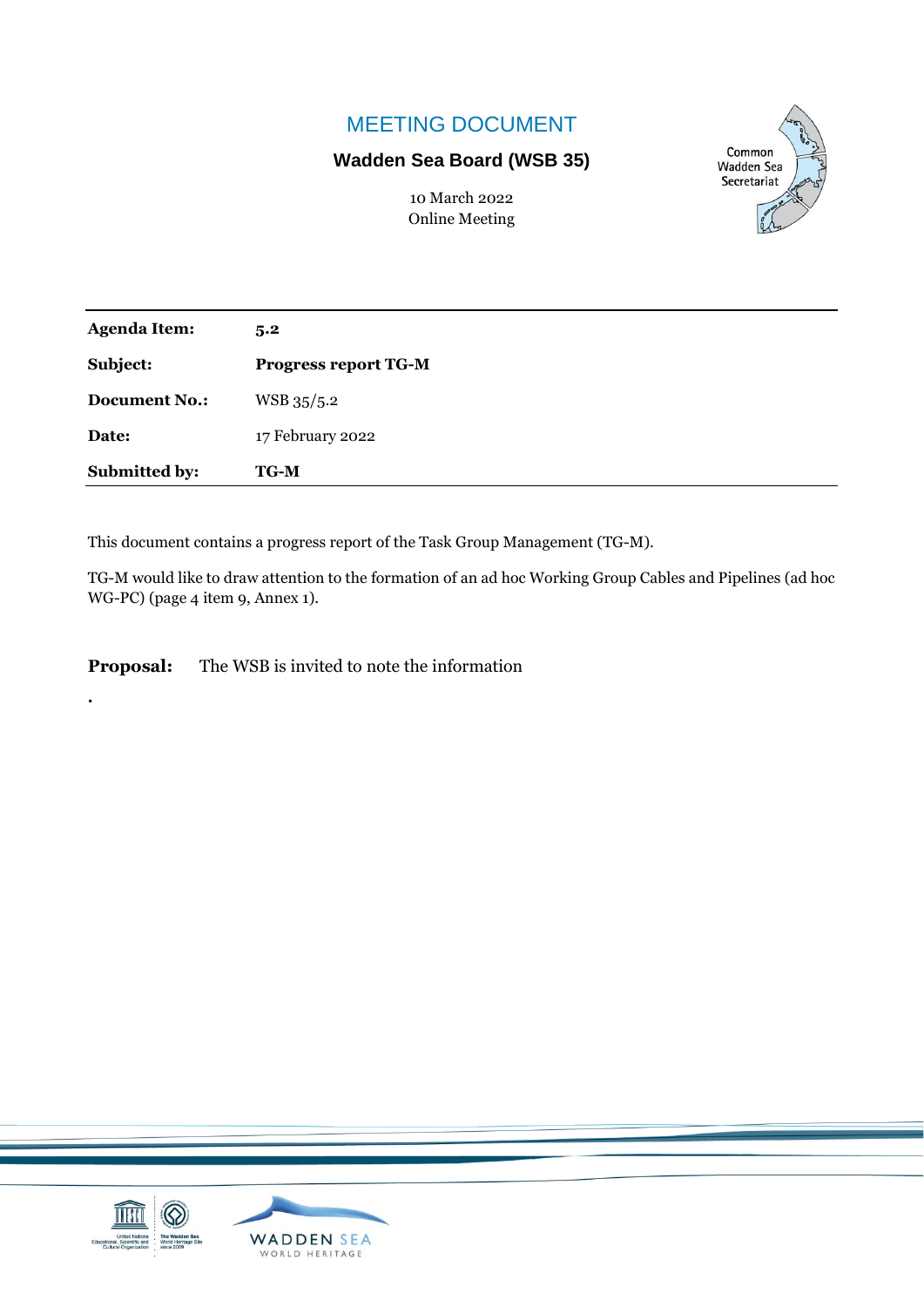# Task Group Management (TG-M) progress report to WSB 35

Since WSB 34, the TG-M has progressed on (3, 7, 8, 9, 10, 11), respectively accompanied/supported (1, 2, 4, 5, 6, 12, 13 and 14) the following specific items:

# **1. Flyway & Breeding Birds**

Multiple rounds of revisions have delayed the decision and the start date of the International Climate Initiative (IKI) preparation phase. The preparation phase is planned to start in April 2022. However, the death of our partner Evgeny Syroechkovskiy is a tragic loss and decisions have to be made who can take over his role at Birds Russia. CWSS is in close contact with all partners involved in the Arctic component of the IKI project to find a solution. To recognize Evgeny Syroechkovskiy's exceptional contribution to the conservation of the world's migratory birds, CWSS has added a tribute the Arctic Report which has been finalized in January 2022 and will be distributed soon.

The Declaration of the East Atlantic Flyway Youth Forum has been published in January 2022. The declaration calls upon young people to take actions for flyway conservation, but also to stakeholders and politicians to work with youth from local communities connected through the flyway. Their main message is "We, the young people, are the key to sustainable long-term developments. It is time to act together for the protection and conservation of wetlands and migratory birds".

The new Flyway Assessment Report is currently being finalized. The CWSS is discussing how the report can be marketed to reach a wider audience than in previous years. The Migratory bird trend report was published at the beginning of February 2022.

### **Proposal: WSB is invited to note the information.**

# **2. Fish targets / Swimway**

The first two meetings of the new trilateral Expert Group Swimway (EG-Swimway) have been conducted in November 2021 and February 2022. A drafting (sub) group of EG-Swimway is elaborating on a scientific publication and on a position paper on using windows of opportunity to redesign sluices and other flood protection structures fish-friendly.

A mid term review of the [Swimway Vision Action Programme](https://www.waddensea-secretariat.org/resources/trilateral-wadden-sea-swimway-vision-action-programme) is planned for the first half of 2022.

EG-Swimway took up a discussion on a concrete way forward to a trilateral SWIMWAY project, based on a living document containing modules for (a) possible future project(s).

Funded by the Dutch Ministry of Agriculture, Nature and Food Quality (LNV), a small scale trilateral SWIMWAY historical reference project is being conducted from end of 2021 to July 2022. The consortium consists of CWSS (lead), DTU Aqua (DK), Uni Kiel (D) and two consultants. Further, University Groningen (NL) is involved. Goal is to gain an overview on fish present in historical data by means of a systematic review. In addition, three to four students from named organisations will support the project and will be connected. Results may form a good basis for a larger future project proposal.

### **Proposal: WSB is invited to note the information**

### **3. Wardening & management**

Planning of a wardening workshop in April 2022 under lead of Dutch TG-M members is on-going.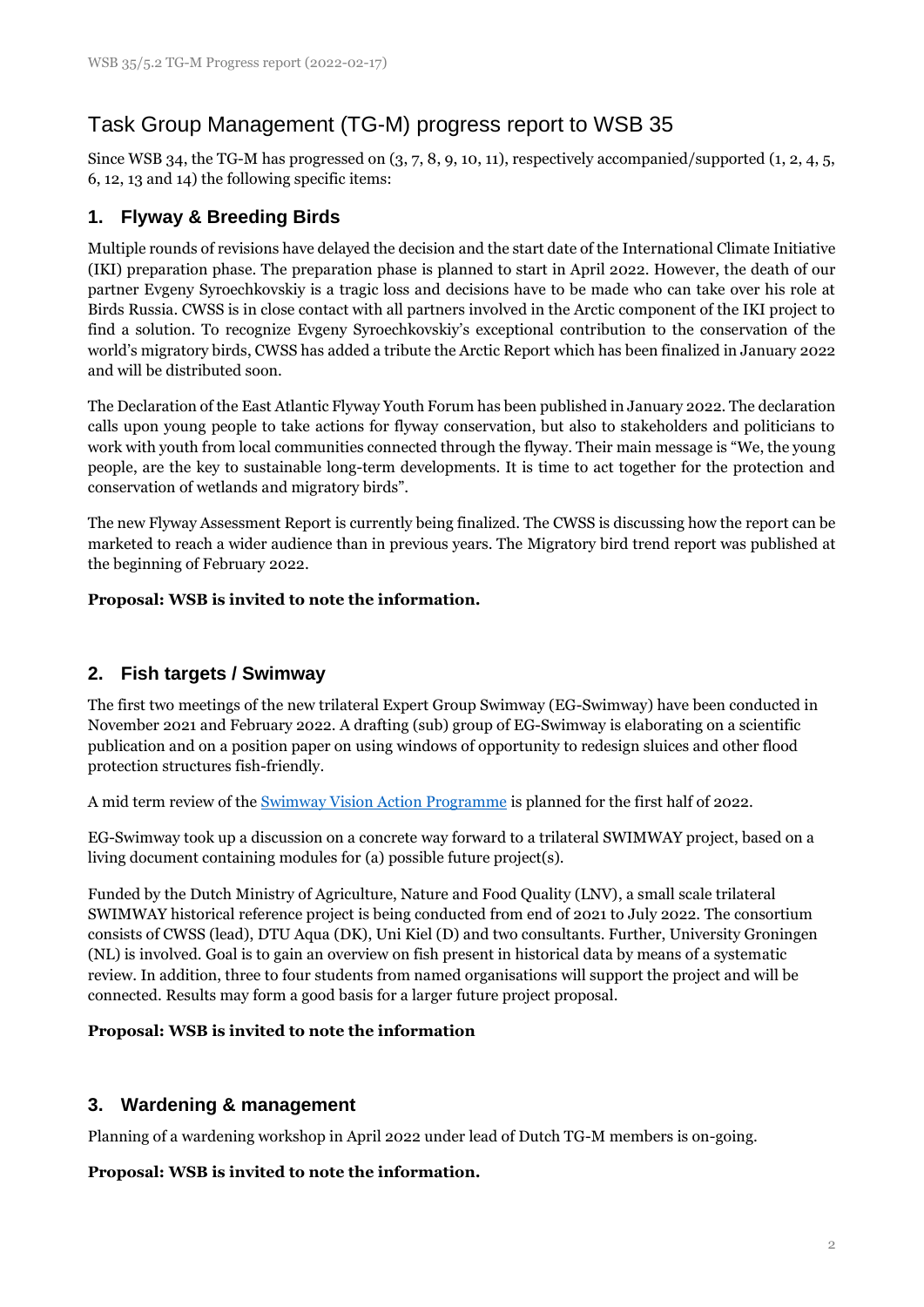# **4. Seal Management Plan**

A research project analysing the impact of human disturbances on the reproductive success of seals in the Rømø vicinity is carried out at the moment by the University of Aarhus. Sustainable tourism in relation to marine mammals is also an activity for the Partnership Hub, see WSB [34/6/1.](https://www.waddensea-worldheritage.org/system/files/WSB-34-6-1-OPteamPH%20progress_report28-10-21.pdf)

The harbour seal report was published in November 2021, documenting a continuous increase in the number of harbour seal pups, with stabilizing moult counts.

As the celebration of the 30-year anniversary of the implementation of the Wadden Sea Seal Agreement could not be celebrated last year, the CWSS is developing a programme for this year's Wadden Sea Day which will include the recognition of the importance of seals as top predators in the Wadden Sea ecosystem.

#### **Proposal: WSB is invited to note the information**

### **5. Harbour porpoises**

The CWSS participated in the North Sea Group meeting of Agreement on the Conservation of Small Cetaceans of the Baltic and North Seas (ASCOBANS), providing an overview about recent developments on the Wadden Sea and the recommendations of the 15th International Scientific Wadden Sea Symposium (ISWSS), specifically related to harbour porpoises.

#### **Proposal: WSB is invited to note the information**

### **6. Alien Species**

The Expert Group Alien Species (EG-AS) continues working towards development of operational assessment criteria/targets for non-indigenous species, which could be integrated into the future parameter set and programme array of the Trilateral Monitoring and Assessment Programme (TMAP). In addition, the development of a draft concept note on the potential use of environmental DNA (eDNA) methods for nonindigenous species for administrative purposes, to guide evidence-based decision-making is on-going.

#### **Proposal: WSB is invited to note the information**

### **7. Sustainable Fisheries**

As one key topic towards sustainable management in the Wadden Sea, sustainable fisheries is being tackled within the frame of the single integrated management plan (SIMP) (see page 5 item 12, WSB 35/5.1/2 and WSB 35/5.3).

TG-M continues preparing a document with status and recommendations/management advice for principles of the [Framework for Sustainable Fisheries \(Annex 3 Tønder Declaration\).](https://www.waddensea-worldheritage.org/resources/framework-sustainable-fisheries)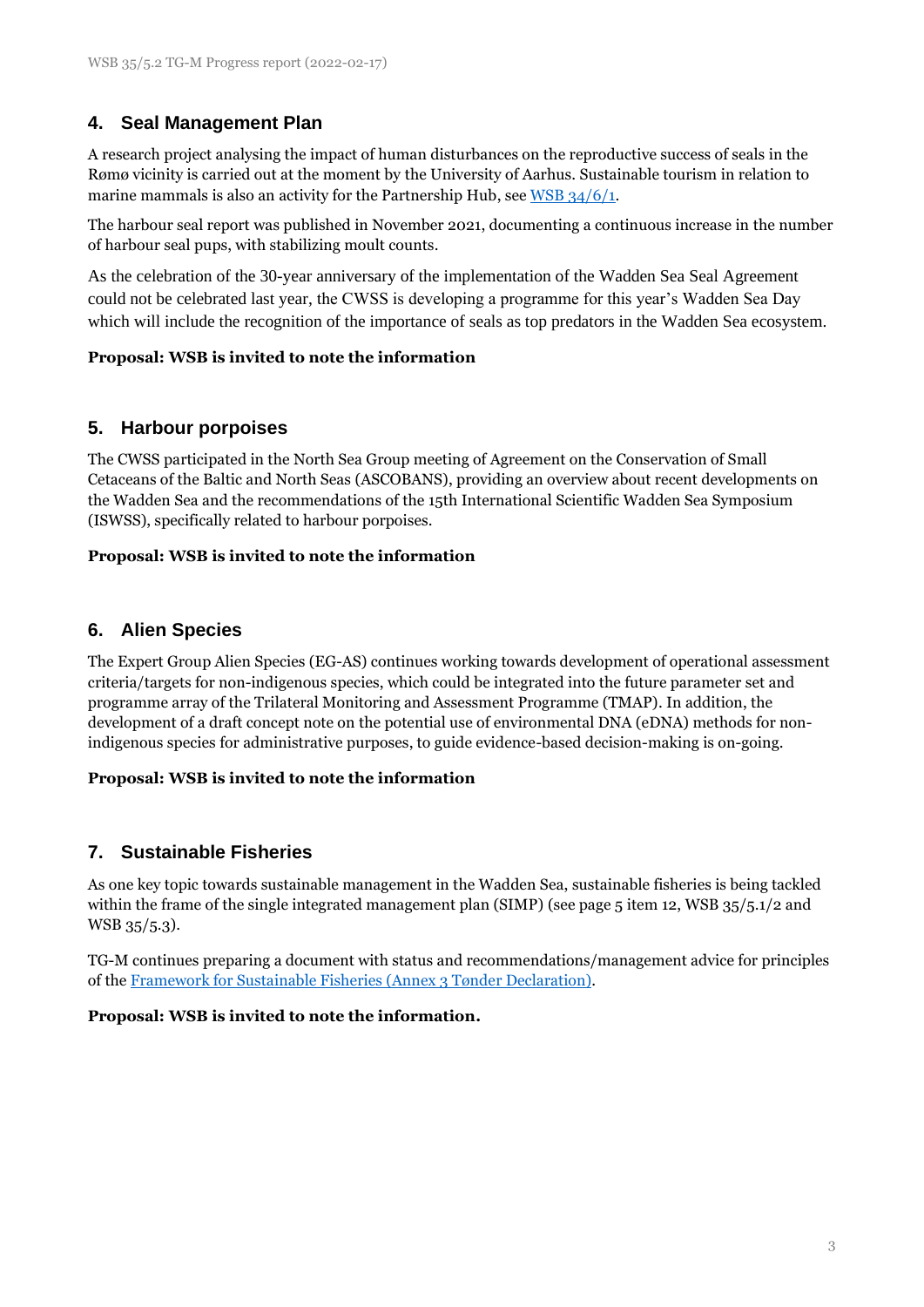### **8. Marine litter**

Collaboration of TG-M and Task Group Monitoring and Assessment (TG-MA) is on-going, with the aim of both TG's presenting consolidated recommendations to the Trilateral Wadden Sea Cooperation (TWSC) regarding this matter. This will be based on the trilateral overview on marine litter related policies and activities in the Trilateral Wadden Sea Region (see [WSB 32/5.2/5 TG-M Marine Litter inventory](https://www.waddensea-worldheritage.org/system/files/WSB-32-5-2-5-tg%20m%20marine%20litter.pdf) and also the latest [TWSC QSR-Litter report\)](https://qsr.waddensea-worldheritage.org/reports/marine-litter).

#### **Proposal: WSB is invited to note the information**

# **9. Energy**

As one key topic towards sustainable management in the Wadden Sea, energy is being tackled within the frame of the SIMP (see page 5 item 12, WSB 35/5.1/2 and WSB 35/5.3).

TG-M formed and ad hoc Working Group Cables and Pipelines (ad hoc WG-CP) at TG-M meeting 22-1 on 17 January 2022 (see Annex 1), with the objective to tackle implementation deficits of No.29, Leuwarden Declaration as far and pragmatic as possible, in due time for the Wadden Sea Trilateral Governmental Conference end of 2022. It will build on the work done for the draft Quality Status Report (QSR) thematic chapter energy and will serve as a good first topic to try to make parts of the draft SIMP chapter on energy operational. CWSS secretary of the ad hoc WG-CP is Anja Domnick.

#### **Proposal: WSB is invited to note the information.**

### **10. Ports and shipping**

As one key topic towards sustainable management in the Wadden Sea, shipping and ports is being tackled within the frame of the SIMP (see page 5 item 12 and WSB 35/5.1/2 and WSB 35/5.3).

The proposal on engaging the level of competent national authorities regarding shipping safety under initiative of the Ministry of Infrastructure and Water Management [\(WSB 34/5.2 TG-M Progress Report\)](https://www.waddensea-worldheritage.org/system/files/WSB-34-5-2-tg%20m%20progress%20report_0.pdf) is on-going.

#### **Proposal: WSB is invited to note the information.**

### **11. Natura 2000 roof report**

TG-M has contributed towards finalizing a feasibility study regarding the implementation of the NATURA-2000 complex in the respective countries. The writing process will be finalised by the chair of TG-M. The submission of the final report and proposals by TG-M in order to decide on any further steps is postponed to WSB 36.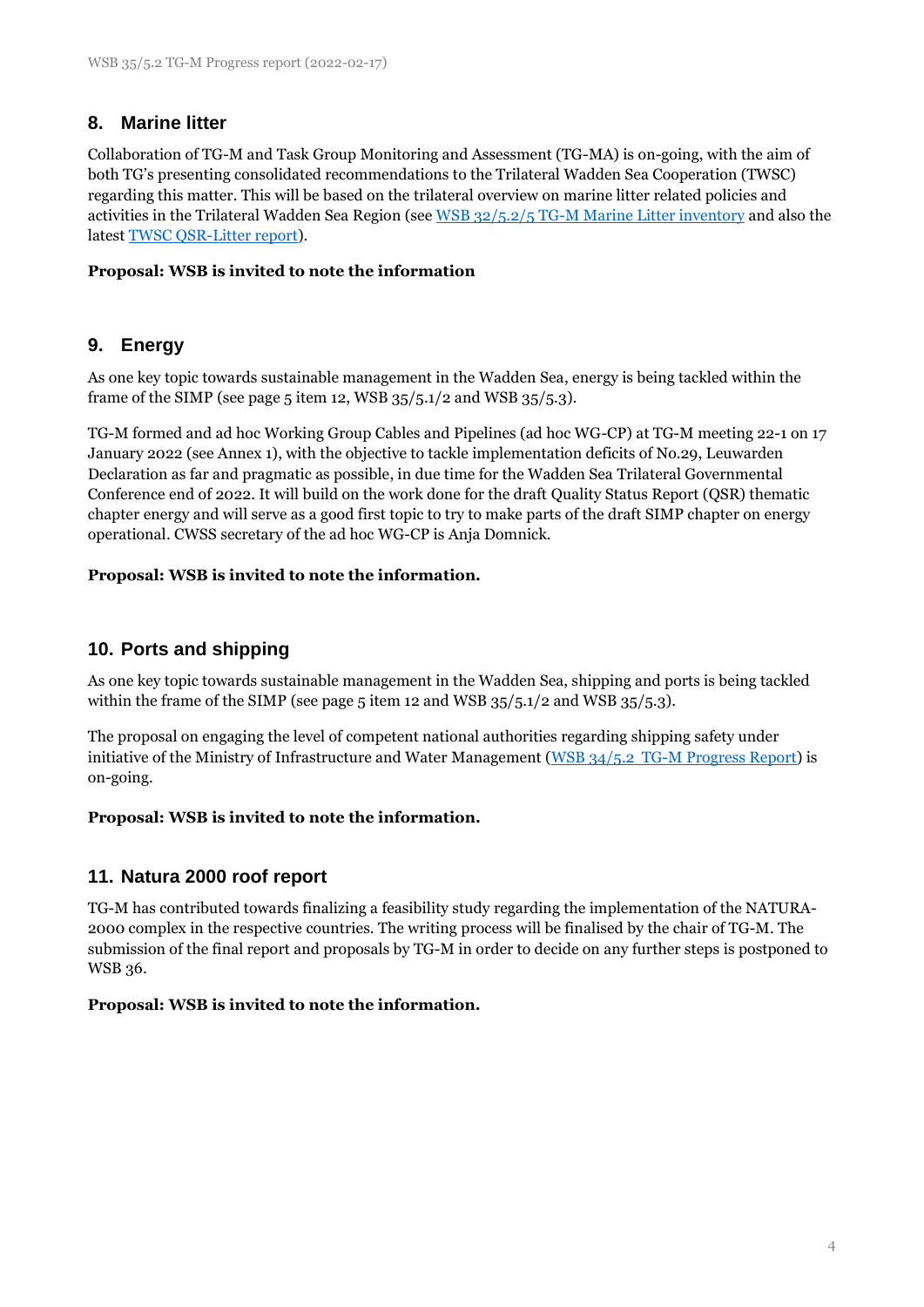# **12. Single integrated management plan (SIMP)**

TG-M, through ad hoc SIMP drafting subgroups for the key topics, has supported refining activities for TG-M related key topics shipping and ports, fisheries and energy in the draft SIMP version 0.8. For SIMP see WSB  $35/5.1/2.$ 

#### **Proposal: WSB is invited to note the information.**

# **13. Quality Status Report (QSR)**

Independent peer review and TG-M review of QSR thematic reports of TG-M relevant topics shipping and energy is completed, review of the thematic report fisheries is on-going. For QSR see WSB 35/5.3.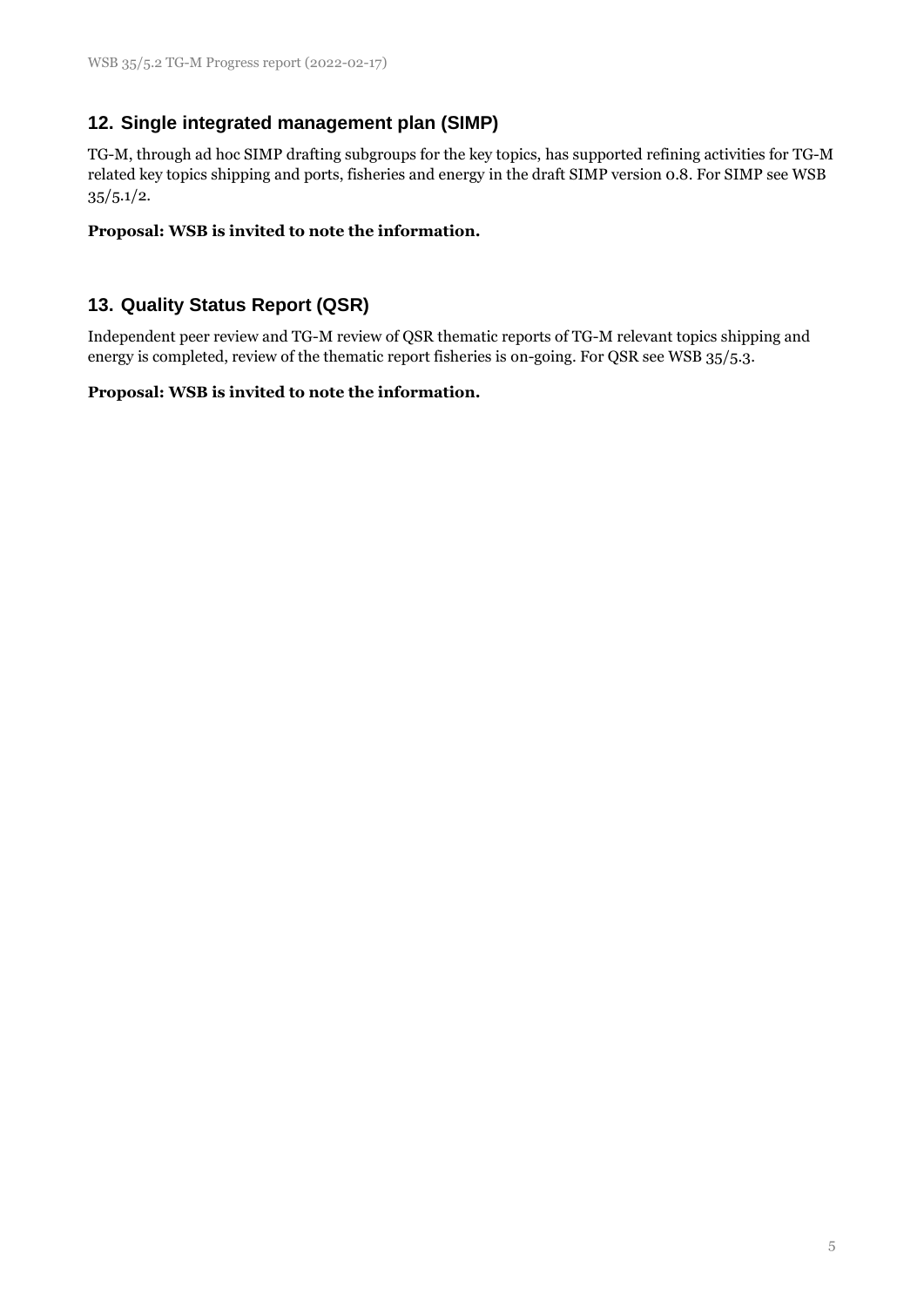# Annex 1: Terms of Reference (ToR) ad hoc Working Group Cables and Pipelines (ad hoc WG CP) (Version date 17 January 2022)

# **Background**

Due to its geographical location in the southern North Sea between the areas of offshore renewable energy production and the main consumption centres in the inland, the trilateral Wadden Sea Cooperation Area is a crossing and landing area for high-voltage subsea cable systems and gas pipelines intended to transport energy with an accelerating growing trend towards 2030 and beyond. In the course of the further decarbonisation of the energy sector, also new technologies are being developed that would require pipeline infrastructure to transport hydrogen or carbon dioxide (Carbon Capture and Storage in the North Sea). In addition, Power to X plants may be established in connection with so-called "energy islands" in the North Sea. Products from these plants may be brought ashore in pipelines, too.

Aware of the environmental risk this development might pose to the Wadden Sea ecosystem, it was already addressed by the Ministers in the Tonder Declaration 2014 and agreed in the Leeuwarden Declaration 2018, para 29, to: "*Instruct the Wadden Sea Board to review and monitor the impacts of renewable energy production and energy transportation on the Wadden Sea ecosystem and to consider measures to avoid or mitigate possible negative impacts by looking for best environmental practices also with the aim of developing, for example, related common principles to evaluate the impact of high-voltage power cables in the Wadden Sea Area in close consultation with the responsible bodies and stakeholders*".

Some steps to fulfil this task have already been taken since the TGC 2018: Review and monitoring of impacts in the context of the drafting process for the single integrated management plan for the Wadden Sea World Heritage (SIMP) and the update of the thematic report on energy in the framework of the Quality Status Report, both currently nearing finalisation. For further information see draft SIMP plus background papers (risk assessment), draft QSR thematic report on energy and [https://northsearegion.eu/northsee/e-energy/.](https://northsearegion.eu/northsee/e-energy/)

Considering measures to avoid or mitigate possible negative impacts lies in mutual trilateral conservation and sustainability interests. What is still lacking, is a more in-depth trilateral nature conservation and sustainability focus and exchange on strategic grid planning, route selection and fine routing, laying and maintenance of future high voltage power grid and pipeline crossings of the Wadden Sea including cumulative effects.

On the implementation level, all countries will run to similar problems. There is a risk of different implementation of the mitigation and compensation measures from the bird and habitats directive1. Also, they are not at similar starting points. Germany has various, spatially defined energy corridors and is experienced with landing high voltage power cables. In the Netherlands discussions are ongoing, whereas scientific advisers have different views on routing than partially applied in Lower Saxony or Schleswig-Holstein. Denmark expects no more landing of electricity in the near future, but is looking for Germany and Netherlands to further implement North Sea wind energy cooperation. Innovations (such as 2GW cables) might be tried within one country whereas lessons learned can be applied within a broader context. Finally, UNESCO has, as part of the passive monitoring of World Heritage, announced their concerns in this regard.

The ad-hoc working group reports to the TG-M.

# **Objective**

The objective of the ad hoc working group is to tackle implementation deficits of No.29, LD as far and pragmatic as possible in due time for the Wadden Sea Conference Nov 2022. It will build on the work done

<sup>1</sup> Page 52 ; [EN.pdf \(europa.eu\)](https://ec.europa.eu/environment/nature/natura2000/management/pdf/methodological-guidance_2021-10/EN.pdf)